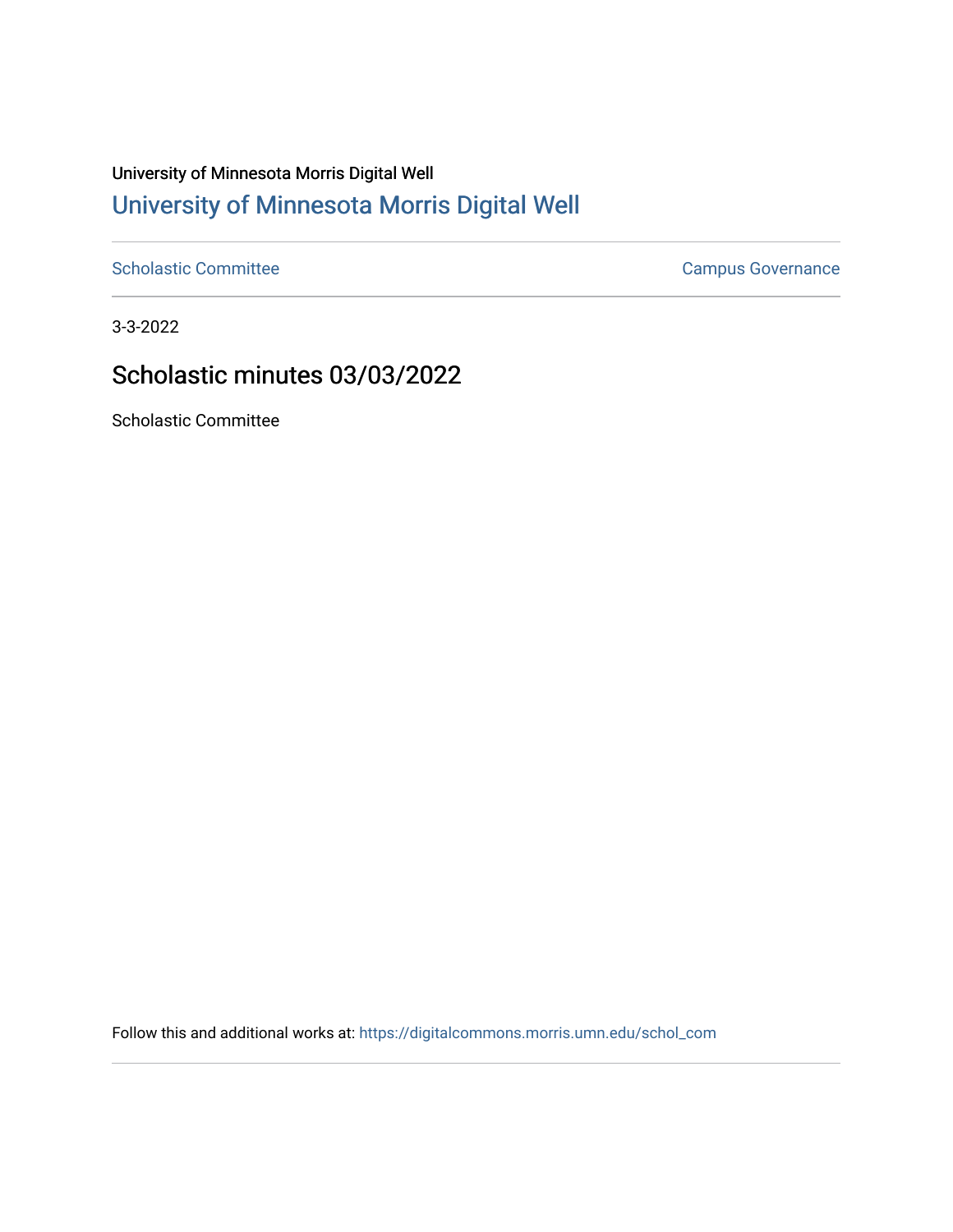Present

Present: Dennis Stewart (Chair), Jason Ramey, Joseph Beaver, Josh Kuusisto, Alyssa Pirinelli, Julie Eckerle, Marcus Muller, Jessica Porwoll, Beth Zaske

Notetaker: Jason Ramey

Approval of Previous Minutes- We will approve next week

Agenda:

Chair Report-

SCEP Report-None

Admission Report-Brian Studebaker and Melissa Bert

**Questions**: What is the office of admissions proud of this year? 1.Salesforce to Slate transition

New user friendly platform, easier to update info for students Easier to release decisions on admissions Talked about the integration of all participating areas being easier overall

2. What do you think faculty and staff can do directly to help with retention and recruitment?

Faculty and staff: Website refresh/redesign coming up. Will need to have content ready for communications and marketing.

This information will help to better explain the Morris story.

Melissa- Retention- Positioning and identifying the key differentiators for our institution. Trying to be all things to all people with our admissions language. What sets us apart from other institutions?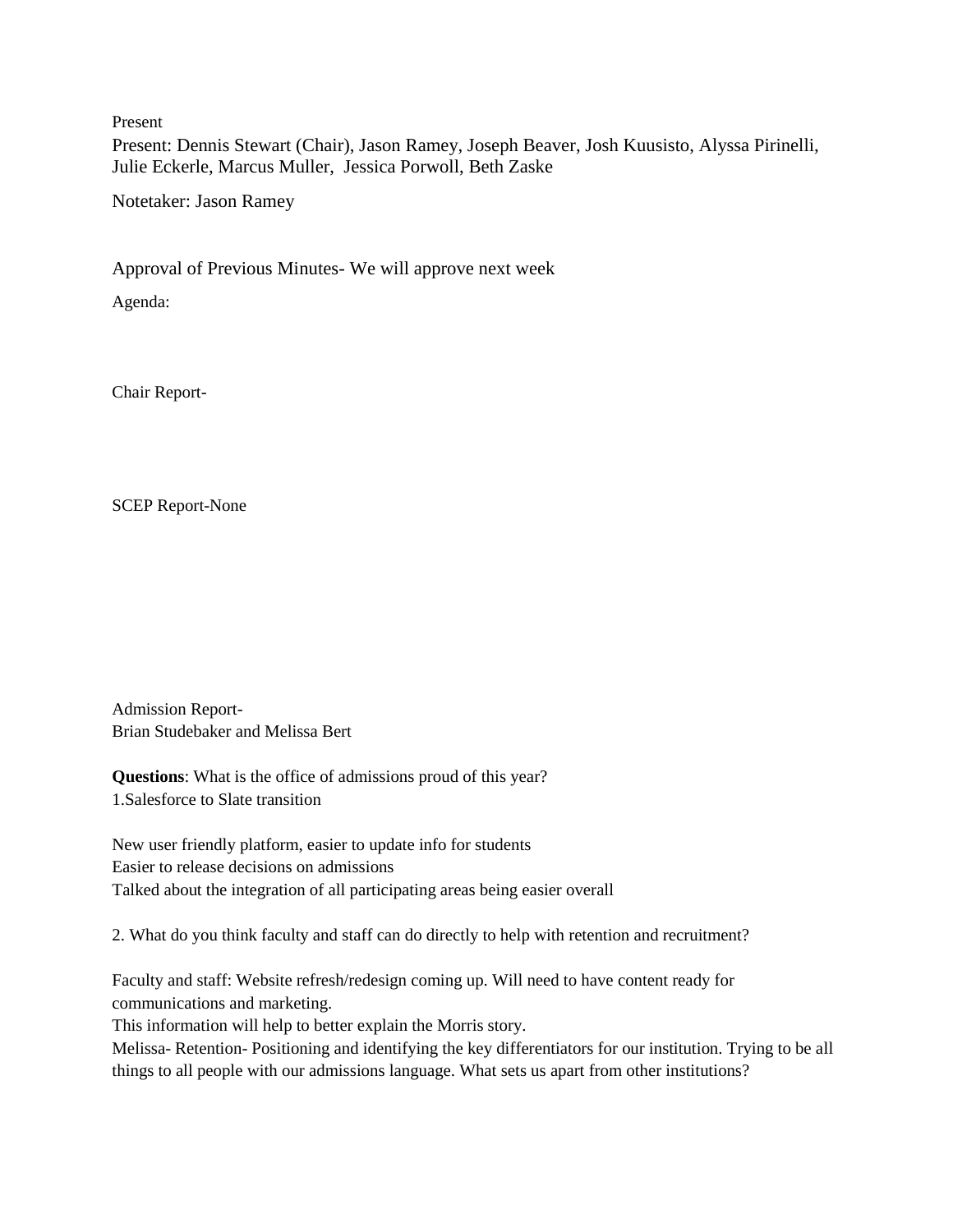Faculty and staff are already doing alot to retain and recruit students. Consistent retention rate 2019-2020 and 2020-2021.

Question 4.

Brian notes that we now have better systems in place to track engagement with students and parents. Transfer population, partnered with 3enrollment.

Melissa- We still have some opportunities on campus, but we did transition to online opportunities due to Covid protocols.

More visits per weekday have been added for personal and group visits to campus.

Question number?

What is the number of deposits this year? Have deposits increased with applications being up?

Switched to an organization that was focused on identifying the right students for the campus. If denied from UMTC, students can share their application with other campuses. We had an increase in application sharing in 2020. Overwhelmed by the applications and yielded very few students. Decided to reduce outreach only to students from Minnesota.

Slate can track why a student might reject an offer to attend UM Morris. Intent to enroll students are similar to deposits from last year.

Applications are up approximately 100 and admits are also up. 36 Student athletes have committed but have not yet made deposits.

Question:

How are our efforts on International recruiting? New staff member with a focus on Multicultural recruitment 3 additional hires SUFE not sending students this year due to pandemic related issues. In continued talks regarding our contract with them.

**Question** 

The pandemic reduced the number of classes offered….add more here

Marcus- a difficult question to answer but students he is talking to do not like online classes Melissa- what we do well is provide quality in-person instruction. There could be some value in thinking about summer offerings. Is there a way we can expand and/or increase our offerings? How are we utilizing our classroom options to best serve our students?

Dennis - Question-

Do students want online classes? Has anyone collected data on this? Do we have data from comparable institutions as to what they offer ?

Last Question Do staffing issues in the office of communication hurt our ability to get the word out? Yes from both guests . Investment in this area is needed.